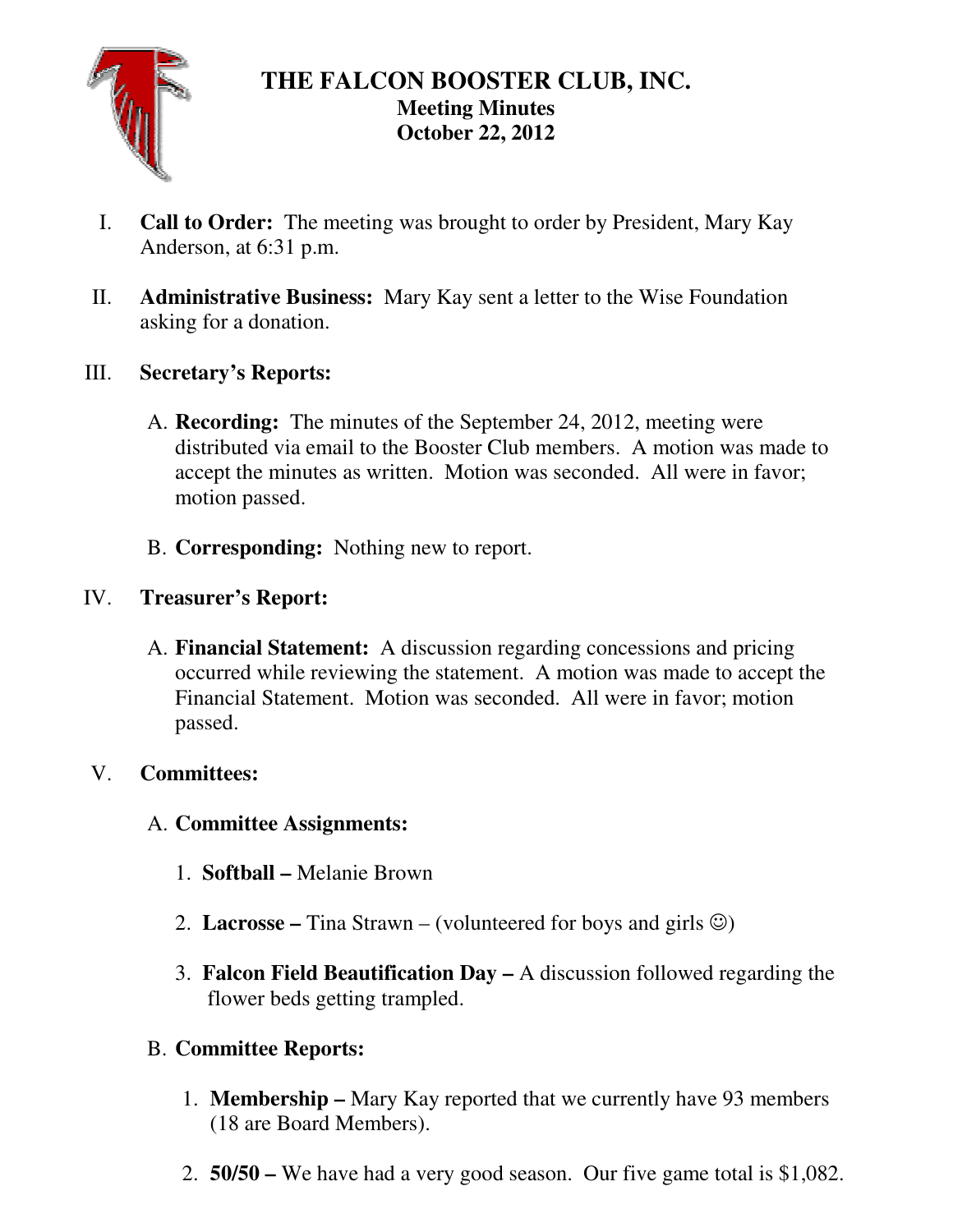3. **International Gold Cup Races – October 20th –** Everything went very well. Andrea had plenty of volunteers and would like to say **"THANK**  YOU" to everyone who helped out.

### **C. Concessions:**

- 1. **Football** No Report
- 2. **Volleyball –** Martha reported the season was going well and turned in \$1,300 tonight.

#### VI. **Activities Director:**

#### A. **Report:**

- 1. The Golf Team will compete at Regionals.
- 2. The Cheerleaders will compete on Saturday, October  $27<sup>th</sup>$ , in the Evergreen District Tournament.
- 3. The Football team beat KRHS  $\odot$ .
- 4. The Cross Country team will compete tomorrow at Brentsville in the District Meet.
- 5. Volleyball will be hosting Warren County tomorrow and it will be senior night.
- 6. Field Hockey Team will be hosting LHS in the Evergreen District Tournament.
- 7. Coach Creasy stated the scoreboard needed to be repaired and was told the module needed to be replaced. He was told it was going to cost \$200 to ship the part each way to be repaired. He was able to buy a new one for \$700. Eventually, our scoreboards will be out of date and obsolete.
- 8. Coach Creasy stated he is in the process of going wireless for the scoreboards.
- B. **Falcon Field Fundraising** Coach Creasy continues to raise money for Falcon Field.